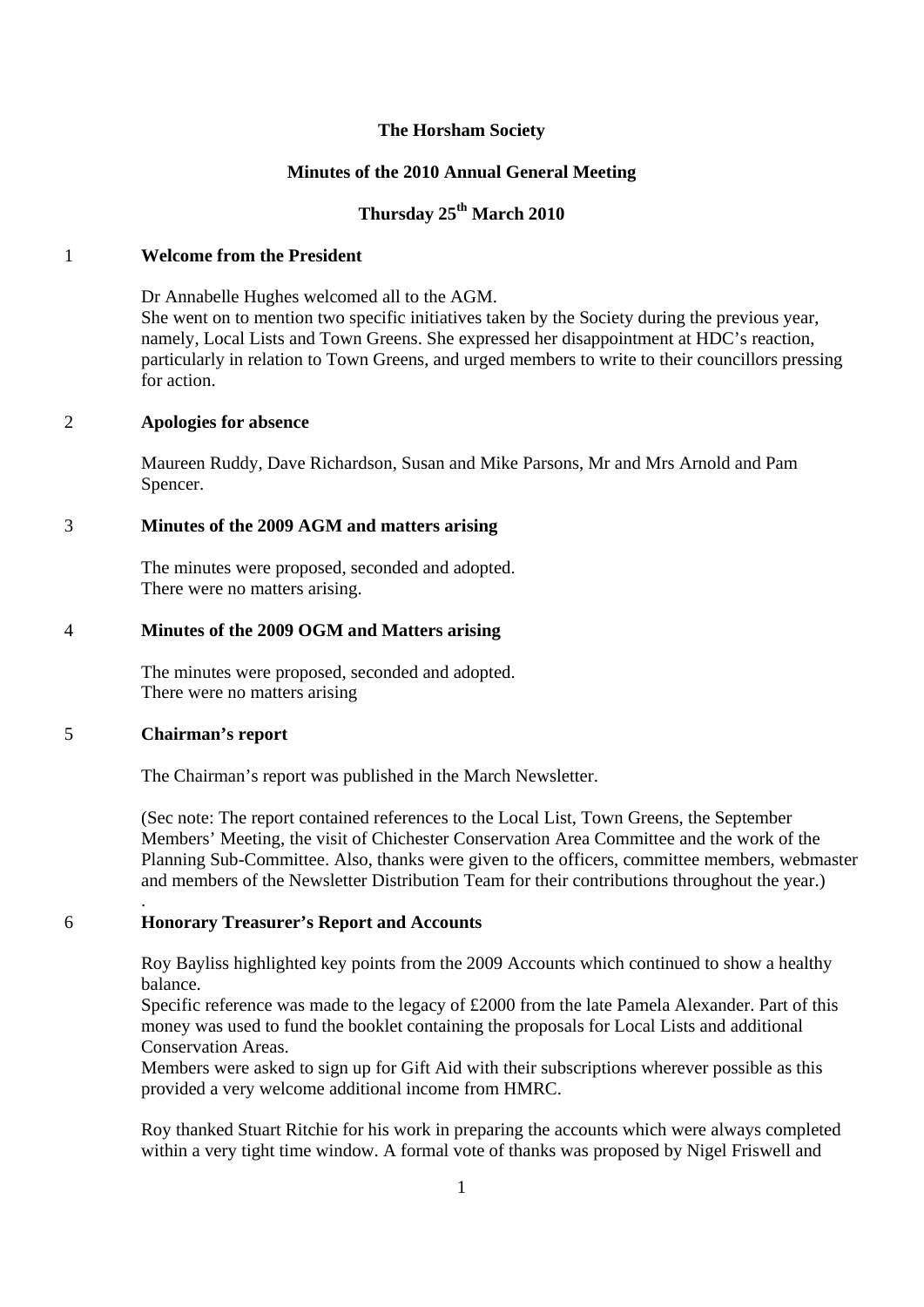seconded by John Steele.

A member requested information about the subscriptions made by the Society and the reason for the substantial reduction of subscription money between 2009 and 2008. The following answers were given:

- The Society subscribed to The Historic Towns Forum, the Federation of Sussex Amenities Societies, the Open Spaces Society and CPRE.

- The Civic Trust went bankrupt in 2009 so no subscription was paid.

(Sec note: the Civic Trust previously accounted for more than half of such subscriptions)

### 7 **Election of Officers**

Nigel Friswell reminded the meeting that he had agreed at the last AGM to act as Chairman for just one year while the Executive Committee took steps to find a successor and he confirmed that he was now stepping down accordingly.

Unfortunately, no successor has been found and the search must continue. Nigel invited any member who wished to be considered to step forward at the AGM or subsequently.

The following nominations for officers were proposed, seconded and adopted: Vice Chairman: Ian Dockreay Hon Secretary: Rod Cuming Treasurer: Roy Bayliss Membership Secretary: Pat Gale

### 8 **Election of Committee Members**

All current committee members agreed to stand for re-election, namely, Peggy Gledhill, Carol Stokes, Sandie Brittain, Paul Fletcher, Michael Hall, Brian Slyfield and John Steele. Arthur Haines was a new nominee.

The nominations were proposed, seconded and adopted.

Nigel reminded the meeting that members were always welcome to attend the committee meetings which take place on the first Wednesday of each month but to pre-advise the Hon Secretary.

### 9 **Appointment of Honorary Independent Examiner**

Stuart Richie agreed to continue in this role.

The appointment was proposed, seconded and adopted.

#### 10 **Any Other Business**

#### **a) Town Greens**

 John Steele stated that the Society has long campaigned for the registration of Town Greens and that a change of law has made registration of land by its owners a simple process. Following consultation with HDC the Society selected five HDC-owned non-controversial sites for registration. However, HDC has rejected the proposals claiming that such protection was unnecessary as the spaces were already adequately protected by existing planning controls.